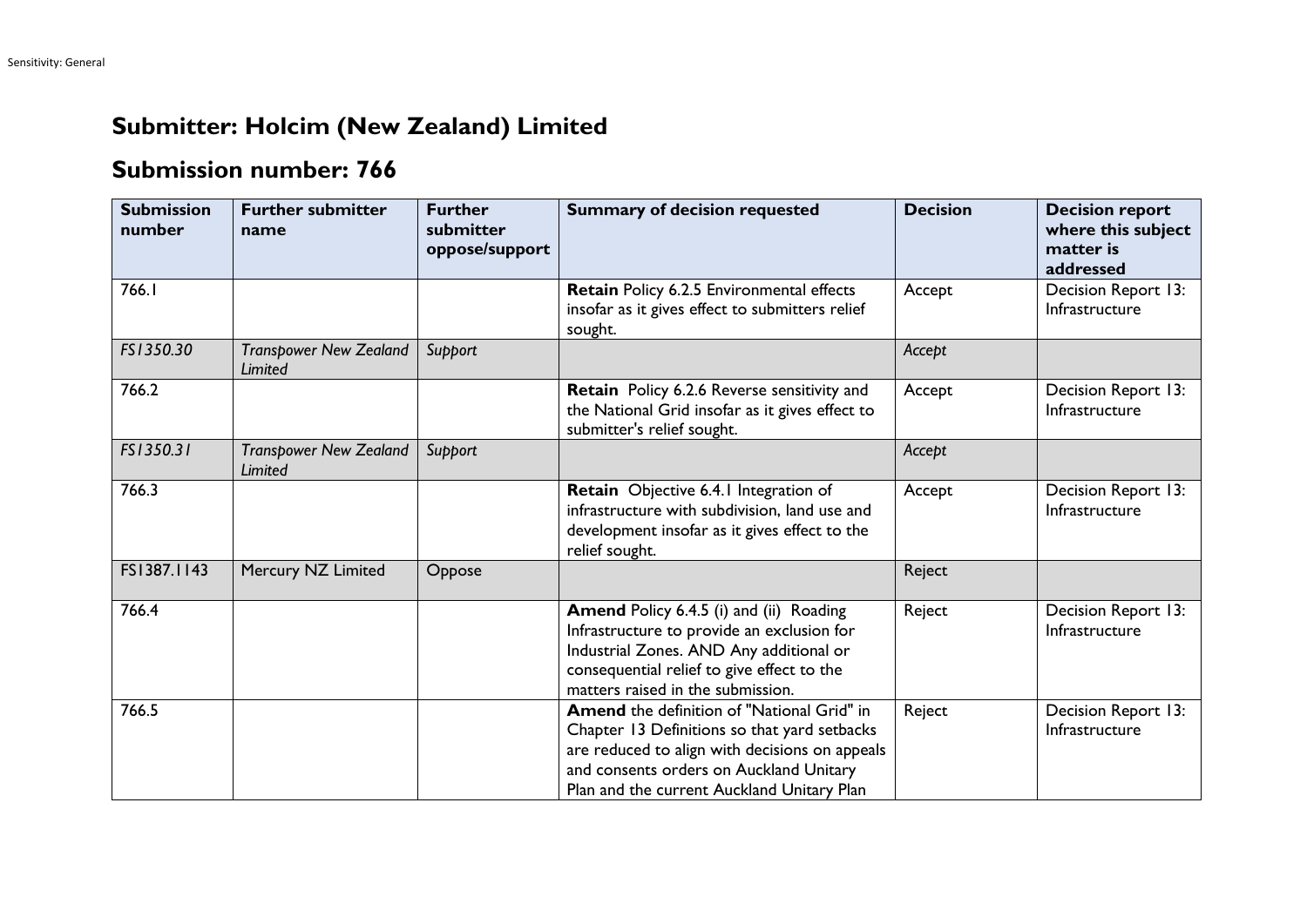| <b>Submission</b><br>number | <b>Further submitter</b><br>name                | <b>Further</b><br>submitter<br>oppose/support | <b>Summary of decision requested</b>                                                                                                                                                                                                                                                                                                                                                                                                                                                        | <b>Decision</b> | <b>Decision report</b><br>where this subject<br>matter is<br>addressed |
|-----------------------------|-------------------------------------------------|-----------------------------------------------|---------------------------------------------------------------------------------------------------------------------------------------------------------------------------------------------------------------------------------------------------------------------------------------------------------------------------------------------------------------------------------------------------------------------------------------------------------------------------------------------|-----------------|------------------------------------------------------------------------|
|                             |                                                 |                                               | rules. AND Any additional or consequential<br>relief to give effect to the matters raised in<br>the submission.                                                                                                                                                                                                                                                                                                                                                                             |                 |                                                                        |
| FS1350.41                   | <b>Transpower New Zealand</b><br><b>Limited</b> | Support                                       |                                                                                                                                                                                                                                                                                                                                                                                                                                                                                             | Reject          |                                                                        |
| FS1387.1144                 | Mercury NZ Limited                              | Oppose                                        |                                                                                                                                                                                                                                                                                                                                                                                                                                                                                             | Accept          |                                                                        |
| 766.6                       |                                                 |                                               | <b>Amend Rule 14.4.1 Permitted Activities by</b><br>reducing yard setbacks to align with the<br>decisions on appeals and consent orders on<br>the current Auckland Unitary Plan rules<br>which allow for carparking or hard stand<br>surfaces (and in associated drainage) with<br>limited storage height on Industrial zoned<br>land within the National Grid Yard. AND<br>Any additional or consequential relief to give<br>effect to the matters raised in the submission.               | Reject          | Decision Report 13:<br>Infrastructure                                  |
| FS1350.71                   | <b>Transpower New Zealand</b><br>Limited        | Oppose                                        |                                                                                                                                                                                                                                                                                                                                                                                                                                                                                             | Accept          |                                                                        |
| 766.7                       |                                                 |                                               | <b>Amend Rule 14.4.2 Restricted Discretionary</b><br>Activities by reducing yard setbacks to align<br>with the decisions on appeals and consent<br>orders, in the current Auckland Unitary Plan<br>rules which allow for car parking or hard<br>stand surfaces (and associated drainage) with<br>limited storage height on Industrial zoned<br>land within the National Grid Yard. AND<br>Any additional or consequential relief to give<br>effect to the matters raised in the submission. | Reject          | Decision Report 13:<br>Infrastructure                                  |
| FS1350.72                   | <b>Transpower New Zealand</b><br>Limited        | Oppose                                        |                                                                                                                                                                                                                                                                                                                                                                                                                                                                                             | Accept          |                                                                        |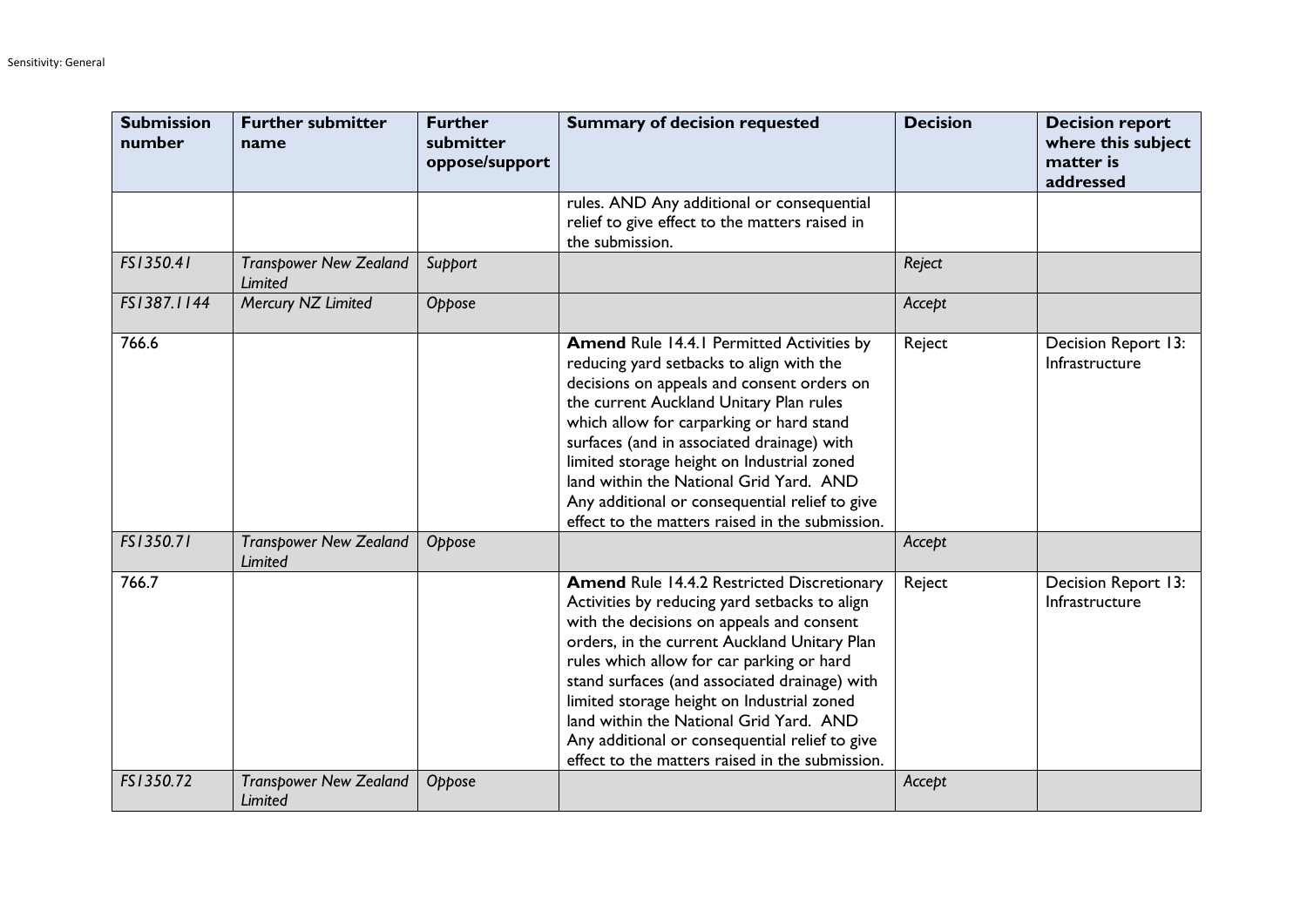| <b>Submission</b><br>number | <b>Further submitter</b><br>name               | <b>Further</b><br>submitter<br>oppose/support | <b>Summary of decision requested</b>                                                                                                                                                                                                                                                                                                                                                                                                                                            | <b>Decision</b> | <b>Decision report</b><br>where this subject<br>matter is<br>addressed |
|-----------------------------|------------------------------------------------|-----------------------------------------------|---------------------------------------------------------------------------------------------------------------------------------------------------------------------------------------------------------------------------------------------------------------------------------------------------------------------------------------------------------------------------------------------------------------------------------------------------------------------------------|-----------------|------------------------------------------------------------------------|
| 766.8                       |                                                |                                               | <b>Amend</b> Rule 14.4.3 Discretionary Activities<br>by reducing yard setbacks to align with the<br>decisions on appeals and consent orders,<br>in the current Auckland Unitary Plan rules<br>which allow for carparking or hard stand<br>surfaces (and associated drainage) with<br>limited storage height on Industrial zoned<br>land within the National Grid Yard. AND<br>Any additional or consequential relief to give<br>effect to the matters raised in the submission. | Reject          | Decision Report 13:<br>Infrastructure                                  |
| FS1350.73                   | <b>Transpower New Zealand</b><br>Limited       | Oppose                                        |                                                                                                                                                                                                                                                                                                                                                                                                                                                                                 | Accept          |                                                                        |
| 766.9                       |                                                |                                               | Amend Rule 14.4.4 Non-Complying<br>Activities by reducing yard setbacks to align<br>with decisions on appeals and consent orders,<br>in the current Auckland Unitary Plan rules<br>which allow for carparking or hard stand<br>surfaces (and associated drainage) with<br>limited storage height on Industrial zoned<br>land within the National Grid Yard. AND<br>Any additional or consequential relief to give<br>effect to the matters raised in the submission.            | Reject          | Decision Report 13:<br>Infrastructure                                  |
| FS1350.74                   | <b>Transpower New Zealand</b><br>Limited       | Oppose                                        |                                                                                                                                                                                                                                                                                                                                                                                                                                                                                 | Accept          |                                                                        |
| 766.10                      |                                                |                                               | Delete Rule 14.12.1 P4(e) Permitted<br>Activities. AND Any additional or<br>consequential relief to give effect to the<br>matters raised in the submission.                                                                                                                                                                                                                                                                                                                     | Reject          | Decision Report 13:<br>Infrastructure                                  |
| FS1304.5                    | <b>Gary Bogaart / Meremere</b><br>Dragway Inc. | Support                                       |                                                                                                                                                                                                                                                                                                                                                                                                                                                                                 | Reject          |                                                                        |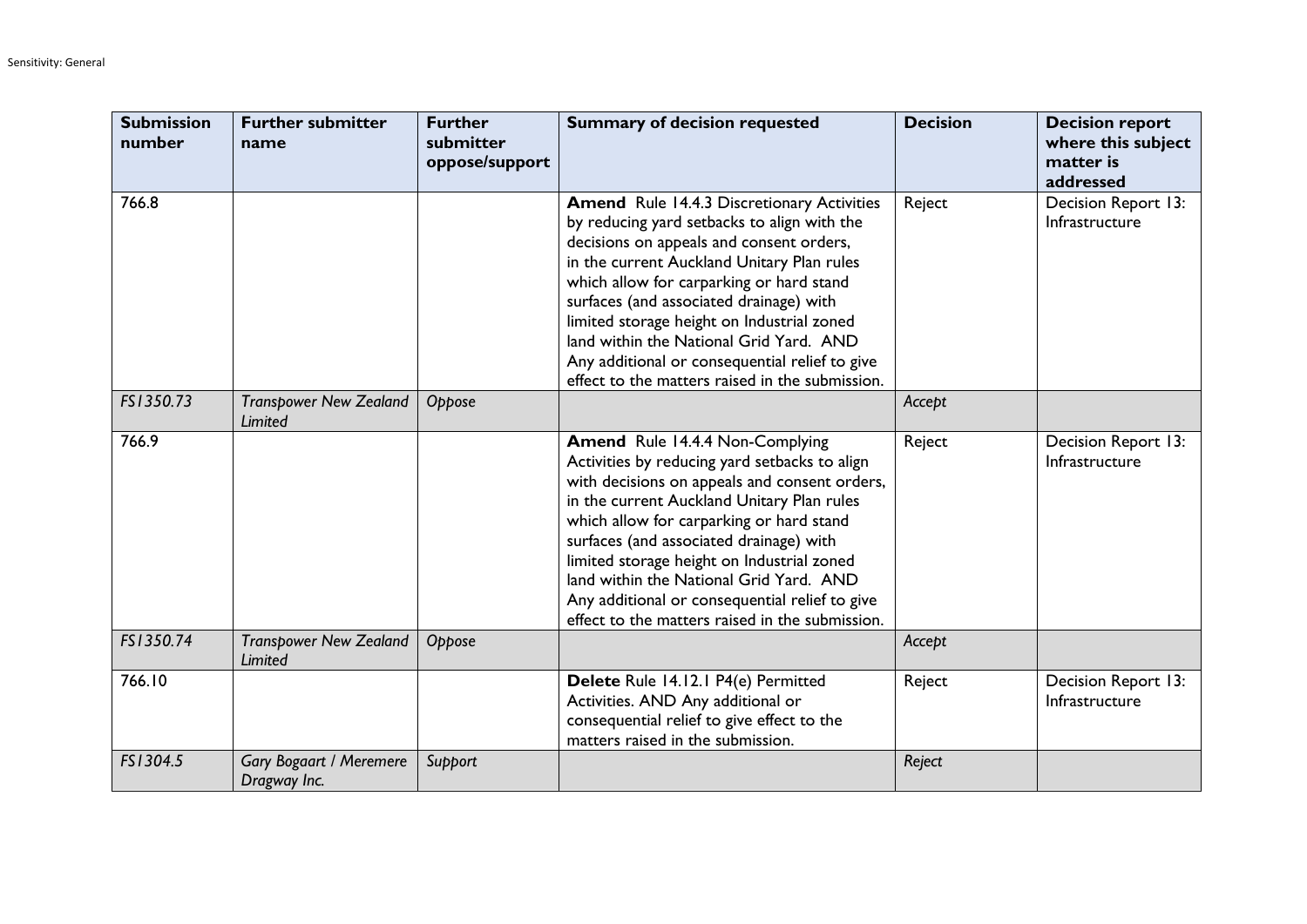| <b>Submission</b><br>number | <b>Further submitter</b><br>name                                  | <b>Further</b><br>submitter<br>oppose/support | <b>Summary of decision requested</b>                                                                                                                                                                                                                                                                                                                                                                                                                                    | <b>Decision</b> | <b>Decision report</b><br>where this subject<br>matter is<br>addressed |
|-----------------------------|-------------------------------------------------------------------|-----------------------------------------------|-------------------------------------------------------------------------------------------------------------------------------------------------------------------------------------------------------------------------------------------------------------------------------------------------------------------------------------------------------------------------------------------------------------------------------------------------------------------------|-----------------|------------------------------------------------------------------------|
| FS1118.12                   | Gary Bogaart /<br>Meremere Dragway Inc<br>for Brookfields Lawyers | Support                                       |                                                                                                                                                                                                                                                                                                                                                                                                                                                                         | Reject          |                                                                        |
| 766.11                      |                                                                   |                                               | Add the following activities as a minimum to<br>Rule 20.1.1 Permitted Activities: (a) Hire<br>Centers (b) Wholesale (c) Trade Supply Outlet<br>(d) Transport depot (e) Garden Centers (f)<br>Retailing of agricultural and industrial motor<br>vehicles and machinery (g) Processing, storage,<br>distribution and sale (wholesale or retail) of<br>aggregates AND Any additional or<br>consequential relief to give effect to the<br>matters raised in the submission. | Accept          | Decision Report 21:<br><b>Industrial Zones</b>                         |
| FS1387.1145                 | Mercury NZ Limited                                                | Oppose                                        |                                                                                                                                                                                                                                                                                                                                                                                                                                                                         | Reject          |                                                                        |
| 766.12                      |                                                                   |                                               | Delete any restriction on gross floor area in<br>Rule 20.1.1- Permitted Activities. AND<br><b>Amend Rule 20.1.1 Permitted Activities to</b><br>allow for any office which is ancillary to a<br>permitted activity. AND Any additional or<br>consequential relief to give effect to the<br>matters raised in the submission.                                                                                                                                             | Reject          | Decision Report 21:<br><b>Industrial Zones</b>                         |
| FS1387.1146                 | Mercury NZ Limited                                                | Oppose                                        |                                                                                                                                                                                                                                                                                                                                                                                                                                                                         | Accept          |                                                                        |
| 766.13                      |                                                                   |                                               | Add a new permitted activity to Rule 20.1.1<br>Permitted Activities as follows: The<br>construction of a building for any permitted<br>activity (which complies with the development<br>controls). AND Any additional or<br>consequential relief to give effect to the<br>matters raised in the submission.                                                                                                                                                             | Accept in Part  | Decision Report 21:<br><b>Industrial Zones</b>                         |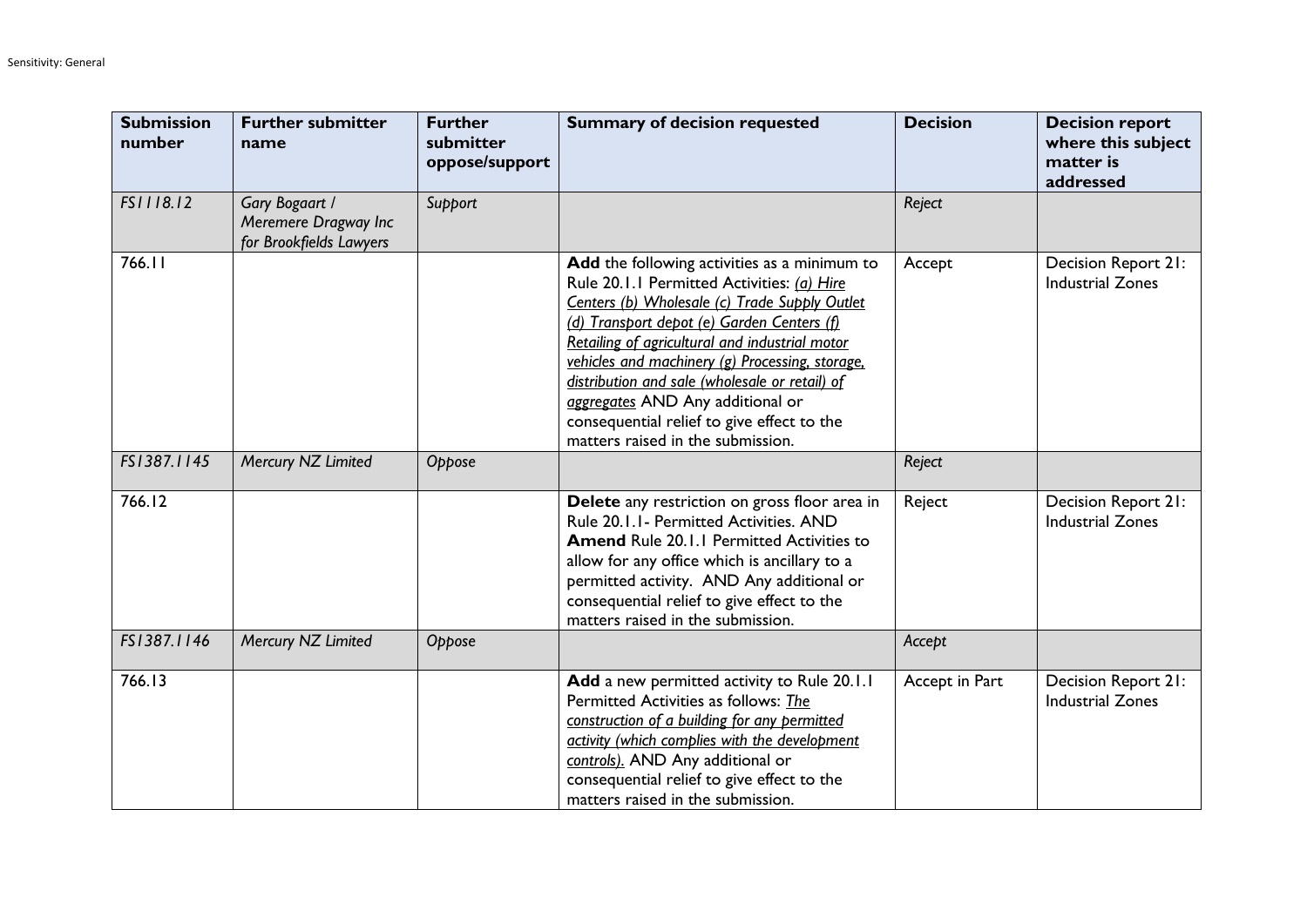| <b>Submission</b><br>number | <b>Further submitter</b><br>name | <b>Further</b><br>submitter<br>oppose/support | <b>Summary of decision requested</b>                                                                                                                                                                                                                               | <b>Decision</b> | <b>Decision report</b><br>where this subject<br>matter is<br>addressed |
|-----------------------------|----------------------------------|-----------------------------------------------|--------------------------------------------------------------------------------------------------------------------------------------------------------------------------------------------------------------------------------------------------------------------|-----------------|------------------------------------------------------------------------|
| FS1387.1147                 | Mercury NZ Limited               | Oppose                                        |                                                                                                                                                                                                                                                                    | Reject          |                                                                        |
| 766.14                      |                                  |                                               | Delete Rule 20.2.1 Servicing and hours.<br>AND Any additional or consequential relief<br>to give effect to the matters raised in the<br>submission.                                                                                                                | Accept          | Decision Report 21:<br><b>Industrial Zones</b>                         |
| 766.15                      |                                  |                                               | Amend Rule 20.2.2 Landscape planting by<br>modifying the Controlled Activity<br>requirement for landscape planting to be a<br>Permitted Activity instead. AND Any<br>additional or consequential relief to give<br>effect to the matters raised in the submission. | Accept          | Decision Report 21:<br><b>Industrial Zones</b>                         |
| 766.16                      |                                  |                                               | Delete Rule 20.2.2 CI(b) in its entirety.<br>AND Any additional or consequential relief<br>to give effect to the matters raised in the<br>submission.                                                                                                              | Reject          | Decision Report 21:<br><b>Industrial Zones</b>                         |
| 766.17                      |                                  |                                               | Retain Rule 20.2.3 Noise as notified.                                                                                                                                                                                                                              | Accept in Part  | Decision Report 21:<br><b>Industrial Zones</b>                         |
| 766.18                      |                                  |                                               | Amend Rule 20.2.4 Glare and Artificial Light<br>Spill to insert an exclusion so that the rule<br>does not apply between sites in the Industrial<br>Zones. AND Any additional or consequential<br>relief to give effect to the matters raised in<br>the submission. | Accept          | Decision Report 21:<br><b>Industrial Zones</b>                         |
| 766.19                      |                                  |                                               | Retain the Earthworks standards in Rule<br>20.2.5.1 Earthworks - General as notified.                                                                                                                                                                              | Accept          | Decision Report 21:<br><b>Industrial Zones</b>                         |
| 766.20                      |                                  |                                               | Amend Rule 20.2.7.1 P2(a) Signs- General by<br>inserting clarification that (a) applies to free<br>standing signs only. AND Any additional or<br>consequential relief to give effect to the<br>matters raised in the submission.                                   | Reject          | Decision Report 21:<br><b>Industrial Zones</b>                         |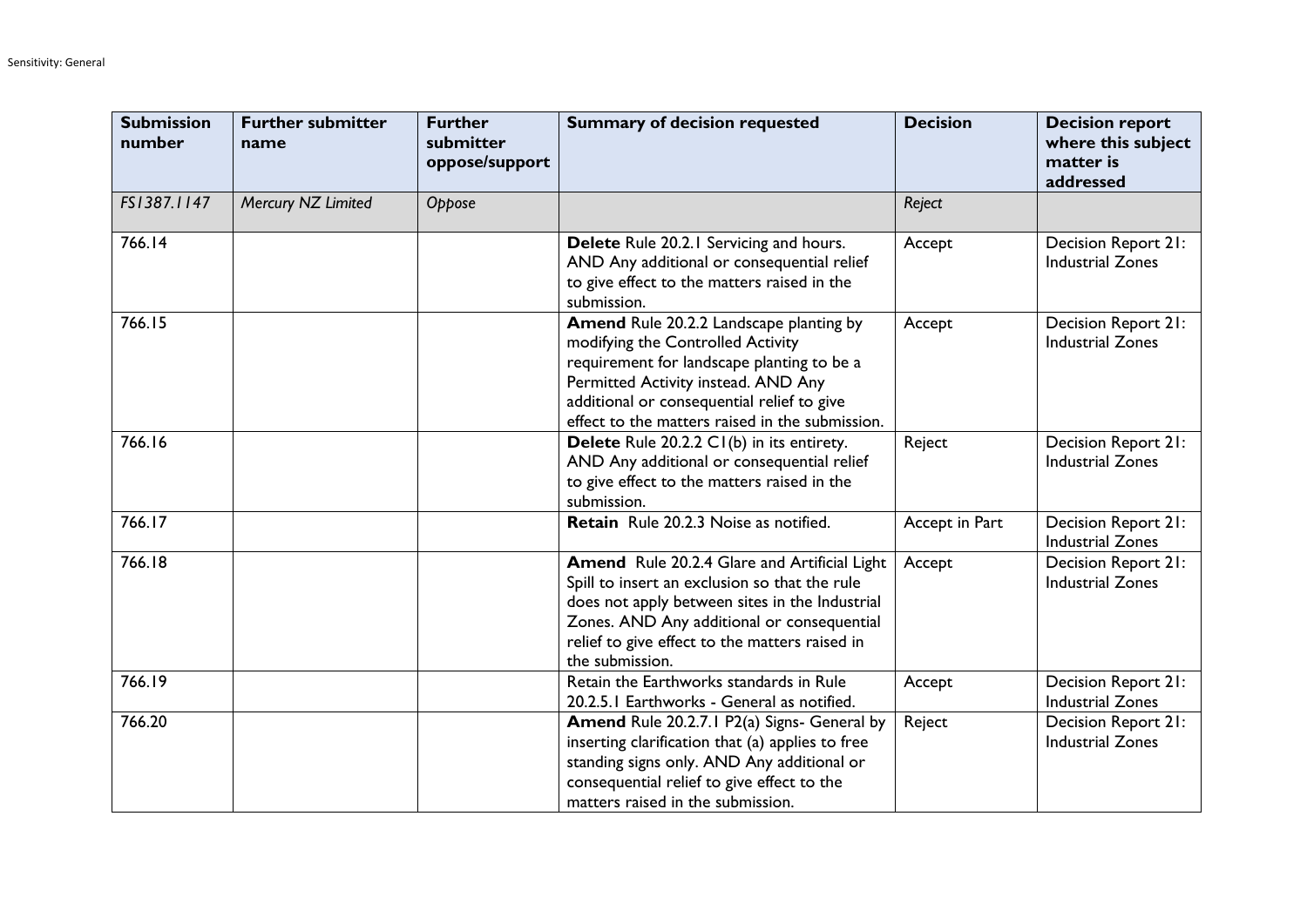| <b>Submission</b><br>number | <b>Further submitter</b><br>name | <b>Further</b><br>submitter<br>oppose/support | <b>Summary of decision requested</b>                                                                                                                                                                                                                                                                                                                                                                                                        | <b>Decision</b> | <b>Decision report</b><br>where this subject<br>matter is<br>addressed |
|-----------------------------|----------------------------------|-----------------------------------------------|---------------------------------------------------------------------------------------------------------------------------------------------------------------------------------------------------------------------------------------------------------------------------------------------------------------------------------------------------------------------------------------------------------------------------------------------|-----------------|------------------------------------------------------------------------|
| 766.21                      |                                  |                                               | Amend Rule 20.2.7.1 P2 Signs- General by<br>increasing the signage rules to allow for at<br>least 10m2 per site. AND Any additional or<br>consequential relief to give effect to the<br>matters raised in the submission.                                                                                                                                                                                                                   | Reject          | Decision Report 21:<br><b>Industrial Zones</b>                         |
| 766.22                      |                                  |                                               | Amend Rule 20.2.7.1 Signs- General so that<br>Signs are excluded from yard setbacks. AND<br>Amend Rule 20.3.3 Daylight admission to<br>exclude signs, if the amendments sought on<br>Daylight Admission are not granted. OR<br>Amend the definition of "Building" in<br>Chapter 13 Definitions to exclude free-<br>standing signs. AND Any additional or<br>consequential relief to give effect to the<br>matters raised in the submission. | Reject          | Decision Report 21:<br><b>Industrial Zones</b>                         |
| 766.23                      |                                  |                                               | Amend Rule 20.2.7.2 Signs-Effects on traffic<br>to specify that the Rule does not apply to site<br>identification signs. AND Any additional or<br>consequential relief to give effect to the<br>matters raised in the submission.                                                                                                                                                                                                           | Reject          | Decision Report 21:<br><b>Industrial Zones</b>                         |
| 766.24                      |                                  |                                               | Delete Rule 20.2.8 PI(a)(iv) Outdoor<br>storage of goods or materials. AND Any<br>additional or consequential relief to give<br>effect to the matters raised in the submission.                                                                                                                                                                                                                                                             | Accept          | Decision Report 21:<br><b>Industrial Zones</b>                         |
| FS1134.74                   | <b>Counties Power Limited</b>    | Support                                       |                                                                                                                                                                                                                                                                                                                                                                                                                                             | Accept          |                                                                        |
| 766.25                      |                                  |                                               | Retain 15m as the maximum height or greater<br>in Rule 20.3.1 Building height.                                                                                                                                                                                                                                                                                                                                                              | Reject          | Decision Report 21:<br><b>Industrial Zones</b>                         |
| 766.26                      |                                  |                                               | Amend Rule 20.3.3 Daylight Admission to<br>increase the height from 2.5m to 3m. AND<br><b>Amend Rule 20.3.3 Daylight Admission to</b>                                                                                                                                                                                                                                                                                                       | Accept          | Decision Report 21:<br><b>Industrial Zones</b>                         |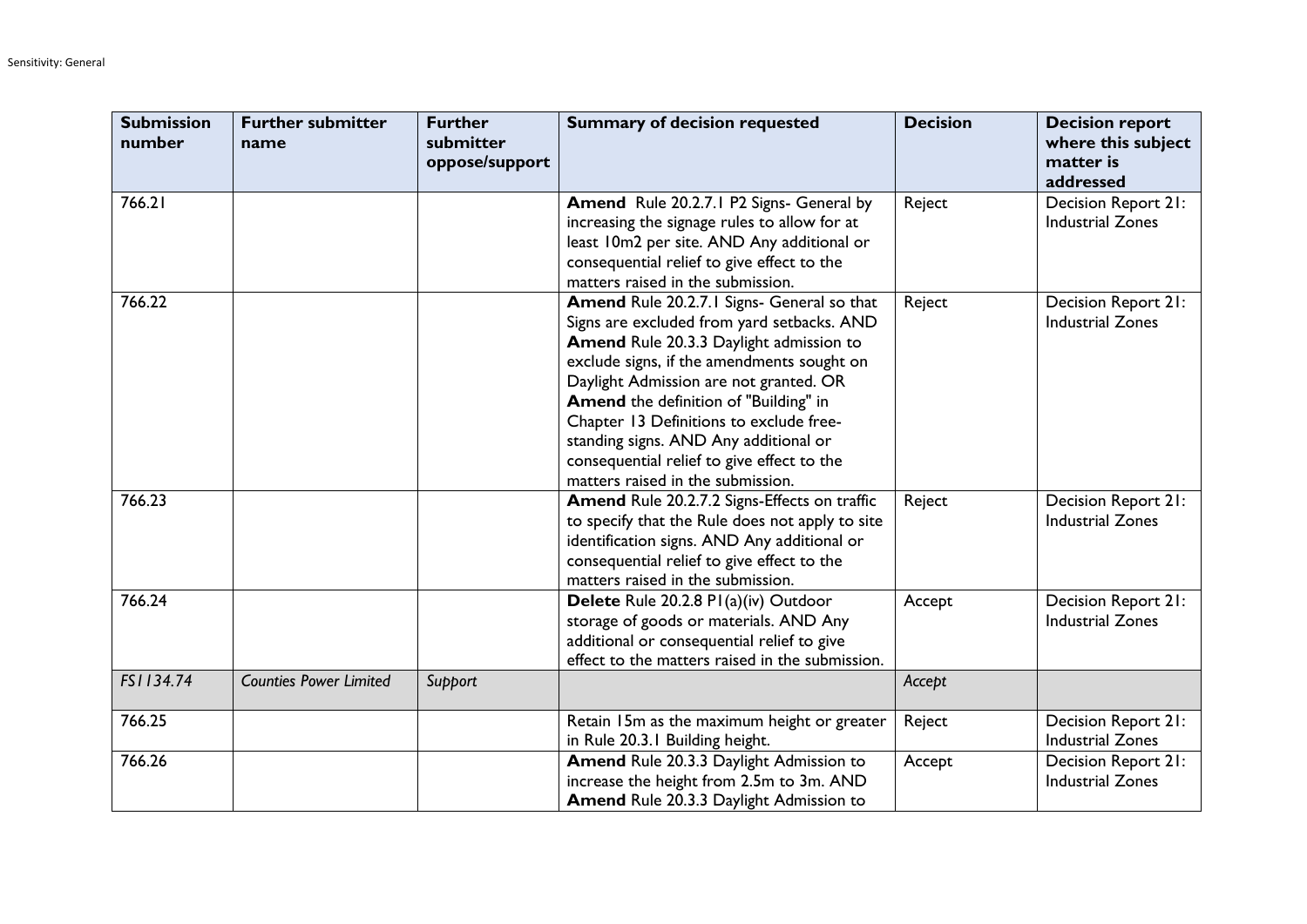| <b>Submission</b><br>number | <b>Further submitter</b><br>name | <b>Further</b><br>submitter<br>oppose/support | <b>Summary of decision requested</b>                                                                                                                                                                                                                                                                                                         | <b>Decision</b> | <b>Decision report</b><br>where this subject<br>matter is<br>addressed |
|-----------------------------|----------------------------------|-----------------------------------------------|----------------------------------------------------------------------------------------------------------------------------------------------------------------------------------------------------------------------------------------------------------------------------------------------------------------------------------------------|-----------------|------------------------------------------------------------------------|
|                             |                                  |                                               | specifically exclude roads from any daylight<br>admission plane. AND Any additional or<br>consequential relief to give effect to the<br>matters raised in the submission.                                                                                                                                                                    |                 |                                                                        |
| 766.27                      |                                  |                                               | Retain Rule 20.3.4.1 P1(a)(i) Building<br>setbacks, which should not be increased. OR<br>Amend Rule 20.3.4.1 P1(a)(i) Building<br>setbacks to be less than 5m. AND Any<br>additional or consequential relief to give<br>effect to the matters raised in the submission.                                                                      | Accept in Part  | Decision Report 21:<br><b>Industrial Zones</b>                         |
| FS1134.78                   | <b>Counties Power Limited</b>    | Support                                       |                                                                                                                                                                                                                                                                                                                                              | Accept in Part  |                                                                        |
| 766.28                      |                                  |                                               | Retain Rule 20.3.4.1 P1(a)(ii) Building<br>setbacks so that the setback requirement<br>does not apply to boundaries of other<br>Industrial Zone sites.                                                                                                                                                                                       | Accept          | Decision Report 21:<br><b>Industrial Zones</b>                         |
| 766.29                      |                                  |                                               | Amend Rule 20.3.4.1 P1(a)(ii) Building<br>setbacks to reduce the setback between sites<br>with other zones to 3m. AND Any additional<br>or consequential relief to give effect to the<br>matters raised in the submission.                                                                                                                   | Accept          | Decision Report 21:<br><b>Industrial Zones</b>                         |
| 766.30                      |                                  |                                               | Retain Rule 20.4.1 RD1(a)(i) General<br>subdivision requiring new lots to have a<br>minimum net site area of 1000m2 OR<br>Amend Rule 20.4.1 RD1(a)(i) General<br>subdivision to have a minimum net site area<br>of less than 1000m2 AND Any additional or<br>consequential relief to give effect to the<br>matters raised in the submission. | Accept in Part  | Decision Report 21:<br><b>Industrial Zones</b>                         |
| 766.31                      |                                  |                                               | Retain Rule 20.4.1 RD1(a)(ii) general<br>subdivision requiring new lots to have an                                                                                                                                                                                                                                                           | Accept in Part  | Decision Report 21:<br><b>Industrial Zones</b>                         |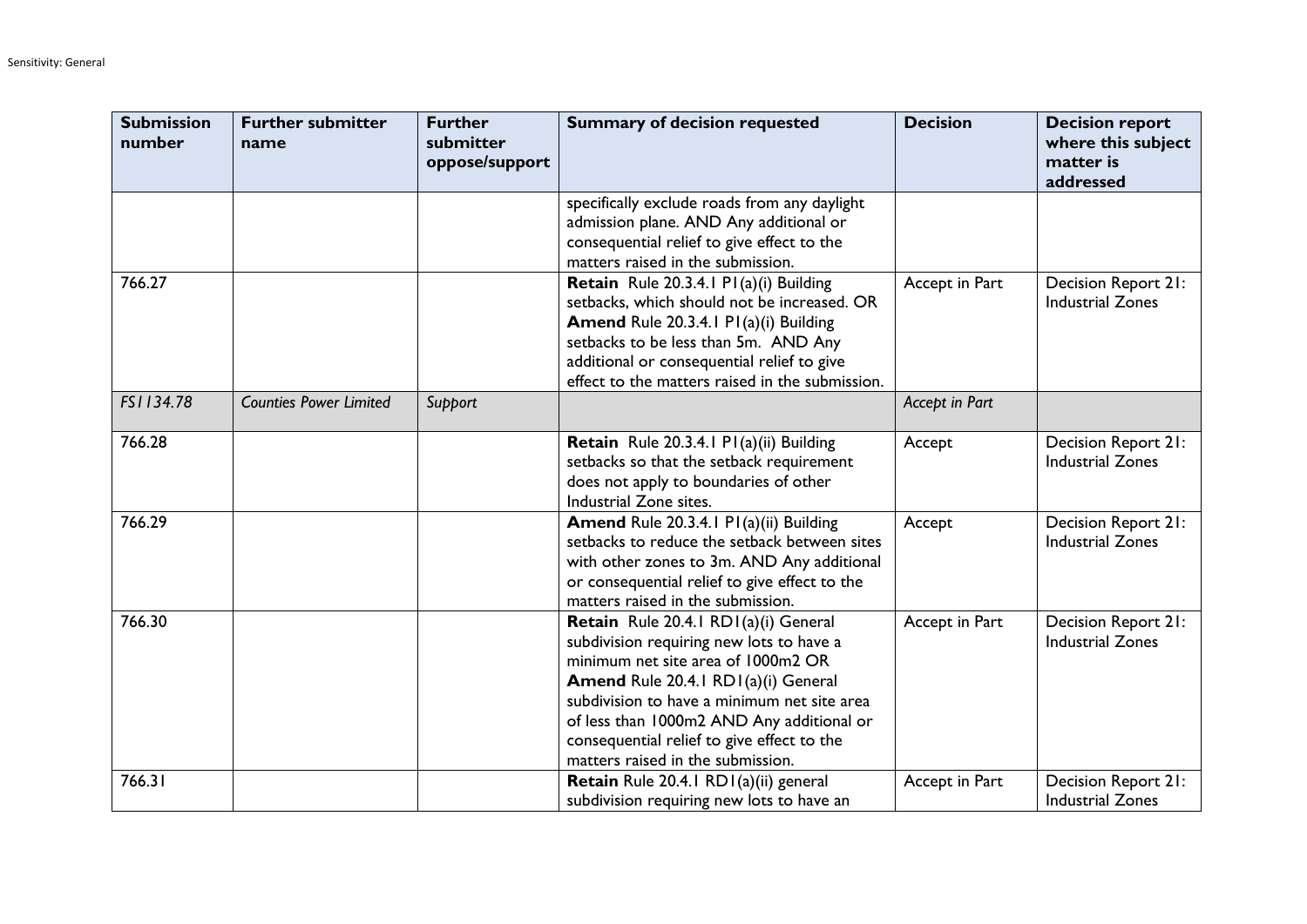| <b>Submission</b><br>number | <b>Further submitter</b><br>name | <b>Further</b><br>submitter<br>oppose/support | <b>Summary of decision requested</b>                                                                                                                                                                                                                   | <b>Decision</b> | <b>Decision report</b><br>where this subject<br>matter is<br>addressed |
|-----------------------------|----------------------------------|-----------------------------------------------|--------------------------------------------------------------------------------------------------------------------------------------------------------------------------------------------------------------------------------------------------------|-----------------|------------------------------------------------------------------------|
|                             |                                  |                                               | average area of at least 2000m2 OR Amend<br>Rule 20.4.1 RD1(a)(ii) General subdivision to<br>have an average lot size of less than 2000m2.<br>AND Any additional or consequential relief<br>to give effect to the matters raised in the<br>submission. |                 |                                                                        |
| FS1387.1148                 | Mercury NZ Limited               | Oppose                                        |                                                                                                                                                                                                                                                        | Reject          |                                                                        |
| 766.32                      |                                  |                                               | Retain the Industrial Zoning of the property<br>at 611 Ridge Road, Bombay as notified (see<br>submission for map of site).                                                                                                                             | Accept          | <b>Decision Report</b><br>28O: Zoning - Rest<br>of District            |
| 766.33                      |                                  |                                               | Delete the Aggregate Extraction Area<br>Overlay once quarrying activities have<br>ceased, including the site at 611 Ridge Road,<br>Bombay. AND Any additional or<br>consequential relief to give effect to the<br>matters raised in the submission.    | Reject          | Decision Report 32:<br>Miscellaneous<br><b>Matters</b>                 |
| 766.34                      |                                  |                                               | Retain Objective 4.6.1 Economic growth of<br>industry insofar as it gives effect to the relief<br>sought.                                                                                                                                              | Accept          | Decision Report 21:<br><b>Industrial Zones</b>                         |
| FS1387.1149                 | Mercury NZ Limited               | Oppose                                        |                                                                                                                                                                                                                                                        | Reject          |                                                                        |
| 766.35                      |                                  |                                               | Retain Policy 4.6.2 Provide Industrial Zones<br>with different functions insofar as it gives<br>effect to the relief sought.                                                                                                                           | Accept in Part  | Decision Report 21:<br><b>Industrial Zones</b>                         |
| FS1387.1150                 | Mercury NZ Limited               | Oppose                                        |                                                                                                                                                                                                                                                        | Reject          |                                                                        |
| 766.36                      |                                  |                                               | Retain Policy 4.6.3 Maintain a sufficient<br>supply of industrial land as notified insofar as<br>it gives effect to the relief sought.                                                                                                                 | Accept in Part  | Decision Report 21:<br><b>Industrial Zones</b>                         |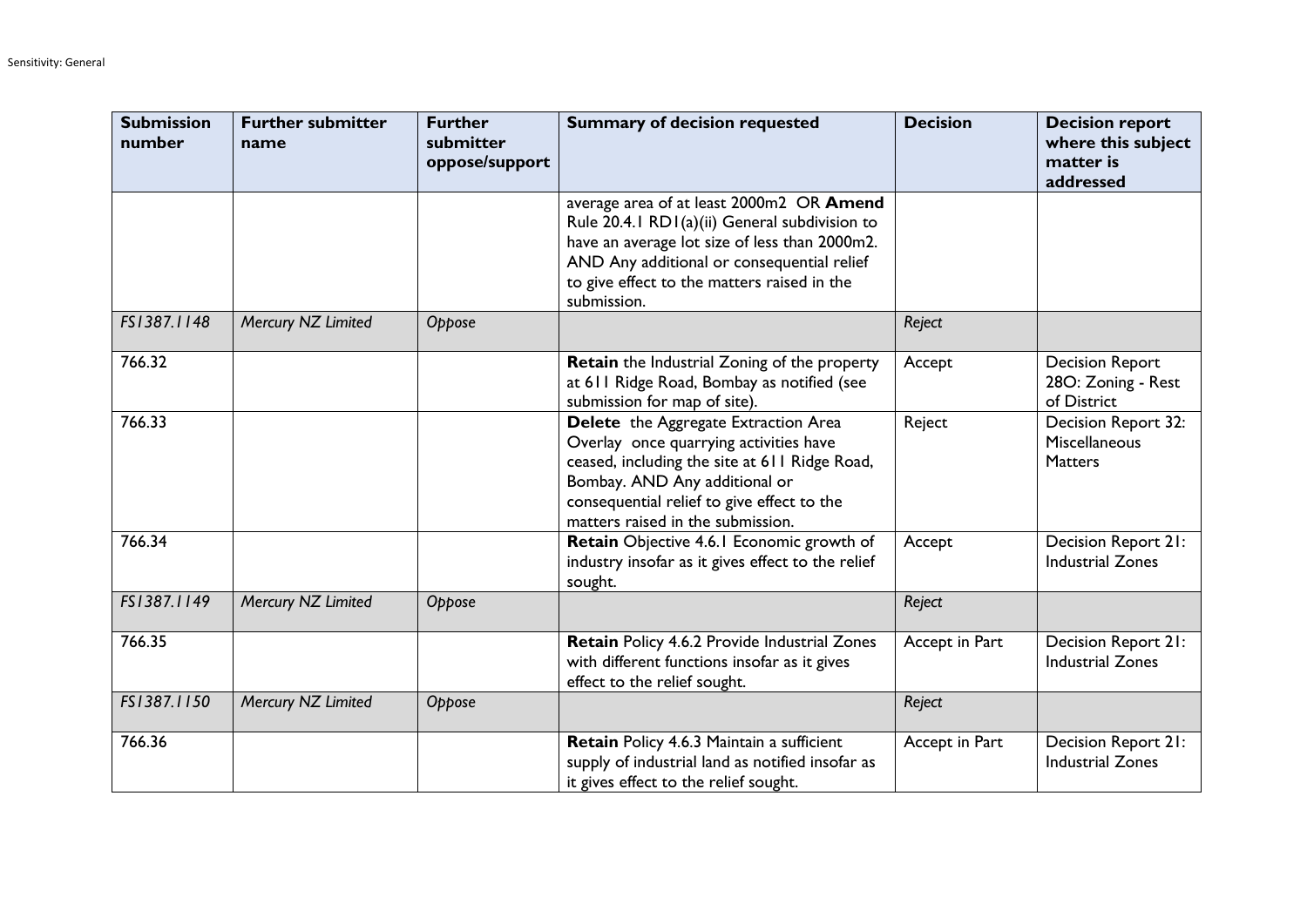| <b>Submission</b><br>number | <b>Further submitter</b><br>name | <b>Further</b><br>submitter<br>oppose/support | <b>Summary of decision requested</b>                                                                                                                                                                            | <b>Decision</b> | <b>Decision report</b><br>where this subject<br>matter is<br>addressed |
|-----------------------------|----------------------------------|-----------------------------------------------|-----------------------------------------------------------------------------------------------------------------------------------------------------------------------------------------------------------------|-----------------|------------------------------------------------------------------------|
| FS1387.1151                 | Mercury NZ Limited               | Oppose                                        |                                                                                                                                                                                                                 | Reject          |                                                                        |
| 766.37                      |                                  |                                               | Retain Policy 4.6.4 Maintain industrial land<br>for industrial purposes as notified insofar as it<br>gives effect to the relief sought.                                                                         | Accept in Part  | Decision Report 21:<br><b>Industrial Zones</b>                         |
| FS1387.1152                 | Mercury NZ Limited               | Oppose                                        |                                                                                                                                                                                                                 | Reject          |                                                                        |
| 766.38                      |                                  |                                               | Retain Policy 4.6.5 Recognition of industrial<br>activities outside of urban areas as notified<br>insofar as it gives effect to the relief sought.                                                              | Reject          | Decision Report 21:<br><b>Industrial Zones</b>                         |
| FS1387.1153                 | Mercury NZ Limited               | Oppose                                        |                                                                                                                                                                                                                 | Accept          |                                                                        |
| 766.39                      |                                  |                                               | Retain Objective 4.6.6 Manage adverse<br>effects as notified insofar as it gives effect to<br>the relief sought.                                                                                                | Reject          | Decision Report 21:<br><b>Industrial Zones</b>                         |
| 766.40                      |                                  |                                               | Retain Policy 4.6.7 Management of adverse<br>effects within industrial zones insofar as it<br>gives effect to the relief sought.                                                                                | Accept in Part  | Decision Report 21:<br><b>Industrial Zones</b>                         |
| 766.41                      |                                  |                                               | Amend Policy 4.7.2 Subdivision location and<br>design to provide an exclusion for Industrial<br>Zones. AND Any additional or consequential<br>relief to give effect to the matters raised in<br>the submission. | Reject          | Decision Report 32:<br>Miscellaneous<br><b>Matters</b>                 |
| FS1387.1154                 | Mercury NZ Limited               | Oppose                                        |                                                                                                                                                                                                                 | Accept          |                                                                        |
| 766.42                      |                                  |                                               | <b>Amend</b> Policy 4.7.5 Servicing requirements<br>to provide an exclusion for Industrial Zones<br>for provision of cycle ways/pedestrian<br>connections. AND Any additional or                                | Reject          | Decision Report 32:<br>Miscellaneous<br><b>Matters</b>                 |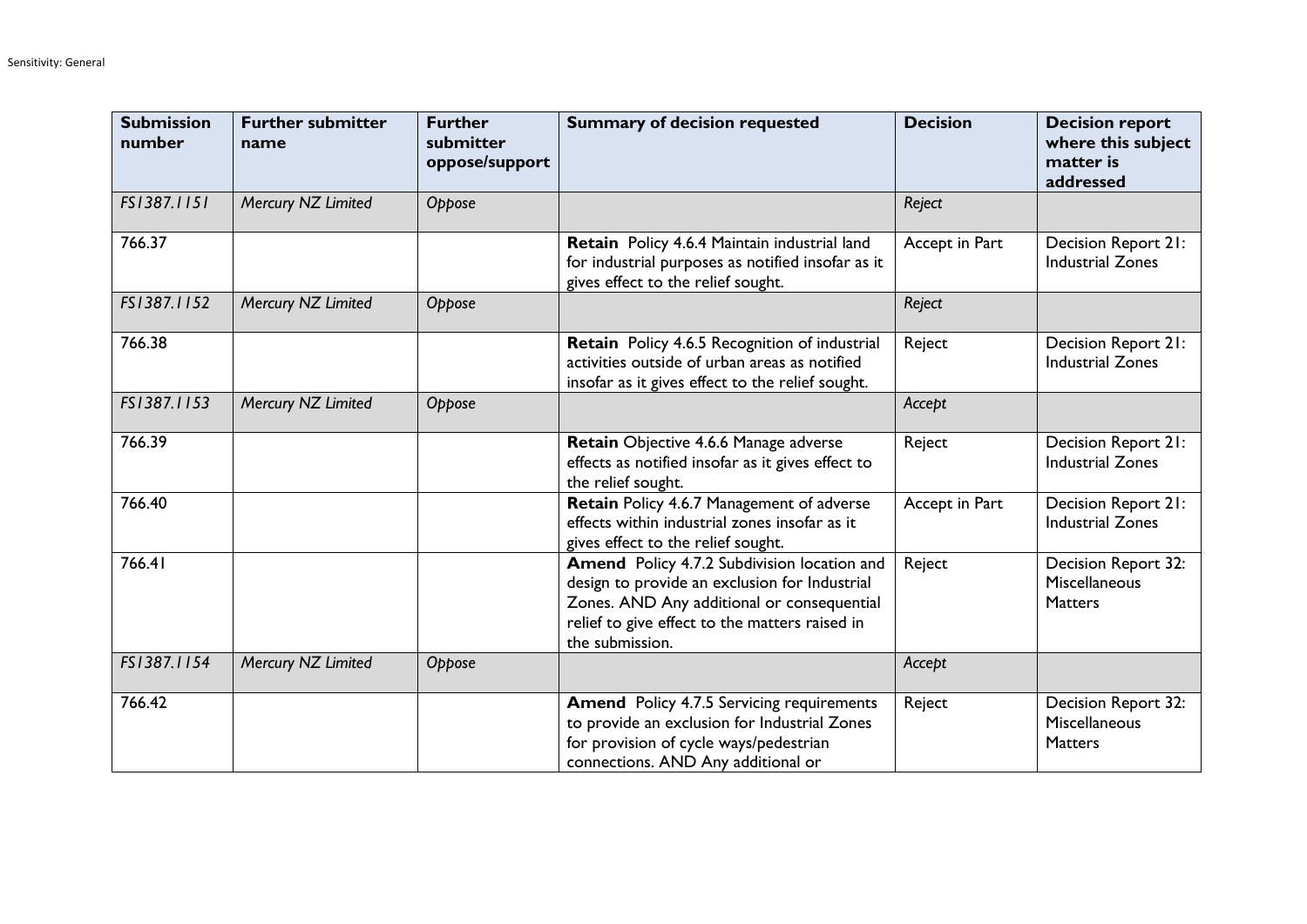| <b>Submission</b><br>number | <b>Further submitter</b><br>name         | <b>Further</b><br>submitter<br>oppose/support | <b>Summary of decision requested</b>                                                                                                                                                                                                                                 | <b>Decision</b> | <b>Decision report</b><br>where this subject<br>matter is<br>addressed |
|-----------------------------|------------------------------------------|-----------------------------------------------|----------------------------------------------------------------------------------------------------------------------------------------------------------------------------------------------------------------------------------------------------------------------|-----------------|------------------------------------------------------------------------|
|                             |                                          |                                               | consequential relief to give effect to the<br>matters raised in the submission.                                                                                                                                                                                      |                 |                                                                        |
| FS1387.1155                 | Mercury NZ Limited                       | Oppose                                        |                                                                                                                                                                                                                                                                      | Accept          |                                                                        |
| 766.43                      |                                          |                                               | Retain Policy 4.7.7(a) Achieving sufficient<br>development density to support the provision<br>of infrastructure services, to the extent that<br>the industrial lot sizes are retained or<br>reduced.                                                                | Reject          | Decision Report 32:<br>Miscellaneous<br><b>Matters</b>                 |
| FS1387.1156                 | Mercury NZ Limited                       | Oppose                                        |                                                                                                                                                                                                                                                                      | Accept          |                                                                        |
| 766.44                      |                                          |                                               | <b>Amend Policy 4.7.9 Connected</b><br>neighborhoods to provide an exclusion for<br>Industrial zones for provision of cycle<br>ways/pedestrian connections. AND Any<br>additional or consequential relief to give<br>effect to the matters raised in the submission. | Reject          | Decision Report 32:<br>Miscellaneous<br><b>Matters</b>                 |
| 766.45                      |                                          |                                               | <b>Amend</b> Policy 4.7.10 Recreation and access<br>to provide an exclusion for Industrial zones<br>for provision of cycle ways/pedestrian<br>connections. AND Any additional or<br>consequential relief to give effect to the<br>matters raised in the submission.  | Reject          | Decision Report 32:<br>Miscellaneous<br><b>Matters</b>                 |
| 766.46                      |                                          |                                               | Retain Objective 6.2.1 National Grid insofar<br>as it gives effect to the relief sought.                                                                                                                                                                             | Accept          | Decision Report 13:<br>Infrastructure                                  |
| FS1350.26                   | <b>Transpower New Zealand</b><br>Limited | Support                                       |                                                                                                                                                                                                                                                                      | Accept          |                                                                        |
| 766.47                      |                                          |                                               | Retain Policy 6.2.2- Recognise the national<br>grid insofar it give effects to submitters relief<br>sought.                                                                                                                                                          | Accept          | Decision Report 13:<br>Infrastructure                                  |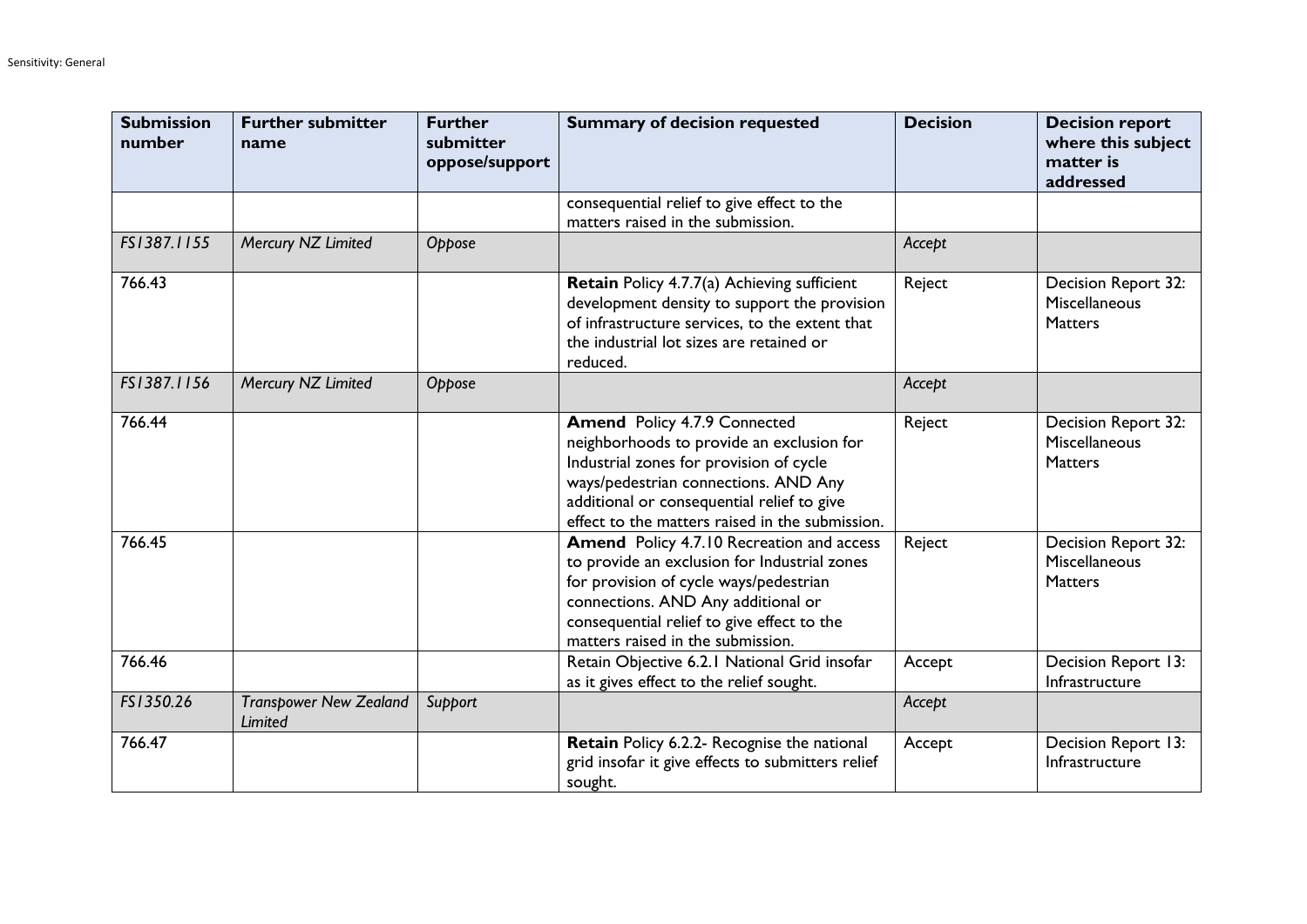| <b>Submission</b><br>number | <b>Further submitter</b><br>name                | <b>Further</b><br>submitter<br>oppose/support | <b>Summary of decision requested</b>                                                                                                                                                                                                                     | <b>Decision</b> | <b>Decision report</b><br>where this subject<br>matter is<br>addressed |
|-----------------------------|-------------------------------------------------|-----------------------------------------------|----------------------------------------------------------------------------------------------------------------------------------------------------------------------------------------------------------------------------------------------------------|-----------------|------------------------------------------------------------------------|
| FS1350.27                   | <b>Transpower New Zealand</b><br>Limited        | Support                                       |                                                                                                                                                                                                                                                          | Accept          |                                                                        |
| 766.48                      |                                                 |                                               | Retain Policy 6.2.3 Operation and<br>development of the National grid insofar as it<br>give effect to the submitters relief sought.                                                                                                                      | Accept          | Decision Report 13:<br>Infrastructure                                  |
| FS1350.28                   | <b>Transpower New Zealand</b><br>Limited        | Support                                       |                                                                                                                                                                                                                                                          | Accept          |                                                                        |
| 766.49                      |                                                 |                                               | Retain Policy 6.2.4 Maintenance and minor<br>upgrade the National Grid insofar as it gives<br>effect to the submitters relief sought.                                                                                                                    | Accept          | Decision Report 13:<br>Infrastructure                                  |
| FS1350.29                   | <b>Transpower New Zealand</b><br><b>Limited</b> | Support                                       |                                                                                                                                                                                                                                                          | Accept          |                                                                        |
| 766.50                      |                                                 |                                               | Delete Rule 20.4.1 RD1(a)(iii) General<br>subdivision requiring no more than 20% rear<br>lots to be created. AND Any additional or<br>consequential relief to give effect to the<br>matters raised in the submission.                                    | Accept          | Decision Report 21:<br><b>Industrial Zones</b>                         |
| 766.51                      |                                                 |                                               | Delete Rule 22.3.6 Building Coverage. AND<br>Any additional or consequential relief to give<br>effect to the matters raised in the submission.                                                                                                           | Reject          | Decision Report 22:<br><b>Rural Zone</b>                               |
| FS1308.126                  | The Surveying Company                           | Support                                       |                                                                                                                                                                                                                                                          | Reject          |                                                                        |
| FS1387.1157                 | Mercury NZ Limited                              | Oppose                                        |                                                                                                                                                                                                                                                          | Accept          |                                                                        |
| 766.52                      |                                                 |                                               | Amend Rule 22.3.7 Building setbacks by<br>reducing the yard separation between sites<br>(other than a road) to 12m or less in all<br>instances. AND Any additional or<br>consequential relief to give effect to the<br>matters raised in the submission. | Reject          | Decision Report 22:<br><b>Rural Zone</b>                               |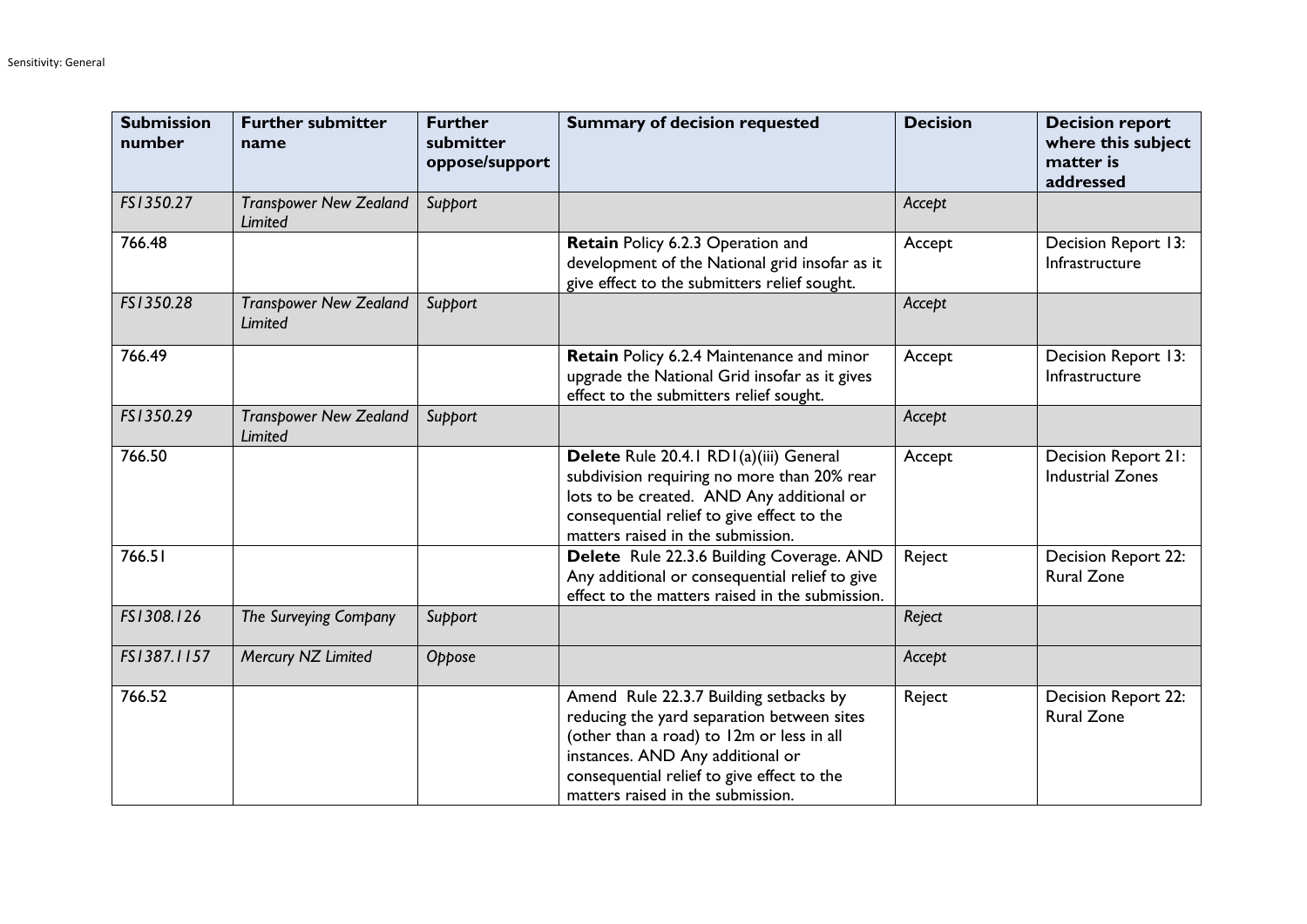| <b>Submission</b><br>number | <b>Further submitter</b><br>name | <b>Further</b><br>submitter<br>oppose/support | <b>Summary of decision requested</b>                                                                                                                                                                                                                                                                                | <b>Decision</b> | <b>Decision report</b><br>where this subject<br>matter is<br>addressed |
|-----------------------------|----------------------------------|-----------------------------------------------|---------------------------------------------------------------------------------------------------------------------------------------------------------------------------------------------------------------------------------------------------------------------------------------------------------------------|-----------------|------------------------------------------------------------------------|
| FS1308.127                  | The Surveying Company            | Support                                       |                                                                                                                                                                                                                                                                                                                     | Reject          |                                                                        |
| 766.53                      |                                  |                                               | Delete all references to the title date within<br>Rules 22.4 Subdivision. AND Any additional<br>or consequential relief to give effect to the<br>matters raised in the submission.                                                                                                                                  | Reject          | Decision Report 22:<br><b>Rural Zone</b>                               |
| FS1379.315                  | <b>Hamilton City Council</b>     | Oppose                                        |                                                                                                                                                                                                                                                                                                                     | Accept          |                                                                        |
| FS1387.1158                 | Mercury NZ Limited               | Oppose                                        |                                                                                                                                                                                                                                                                                                                     | Accept          |                                                                        |
| 766.54                      |                                  |                                               | Delete Rule 22.4.1.1 Prohibited Subdivision.<br>AND Any additional or consequential relief<br>to give effect to the matters raised in the<br>submission.                                                                                                                                                            | Reject          | Decision Report 22:<br><b>Rural Zone</b>                               |
| FS1328.29                   | Kenneth Graham Barry             | Support                                       |                                                                                                                                                                                                                                                                                                                     | Reject          |                                                                        |
| FS1387.1159                 | Mercury NZ Limited               | Oppose                                        |                                                                                                                                                                                                                                                                                                                     | Accept          |                                                                        |
| 766.55                      |                                  |                                               | Amend Rule 22.4.1.6 Conservation lot<br>subdivision to take into account enhancement<br>planting for the total area to be protected.<br>AND Any additional or consequential relief<br>to give effect to the matters raised in the<br>submission.                                                                    | Reject          | Decision Report 22:<br><b>Rural Zone</b>                               |
| 766.56                      |                                  |                                               | No specific decision sought, but the<br>submission expresses the following concerns<br>with the Industrial Zone:<br>The use of<br>outdated Waikato Section controls in the<br>former Franklin Section, and these are more<br>conservative and less enabling than the<br>provisions of the current Franklin Section. | Reject          | Decision Report 22:<br><b>Rural Zone</b>                               |